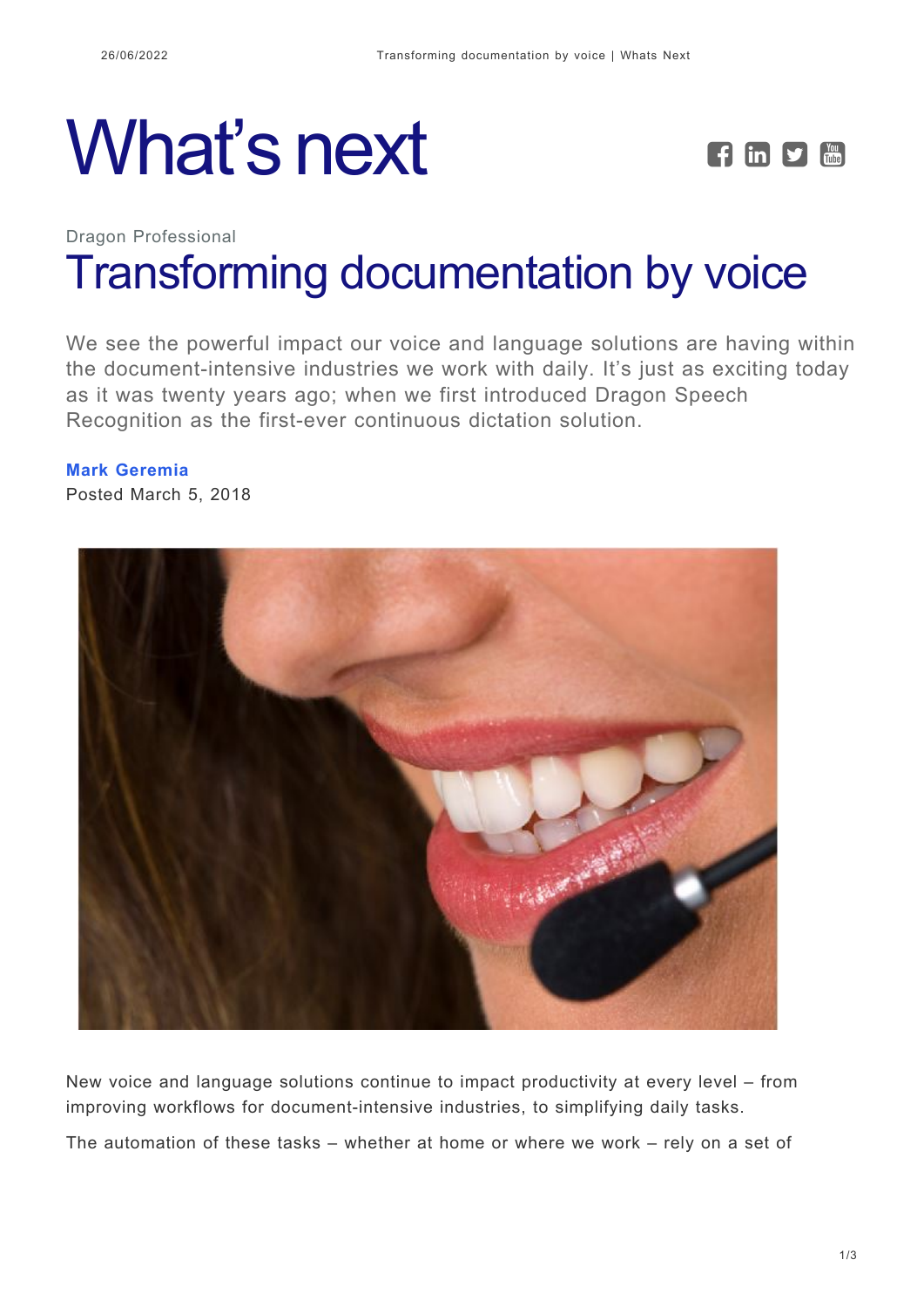intelligent systems; all of which use complex algorithms driven by machine learning to [take a](https://whatsnext.nuance.com/connected-living/speech-gesture-handwriting-multimodal-interaction-with-smart-automotive-assistant/) [human ability,](https://whatsnext.nuance.com/connected-living/speech-gesture-handwriting-multimodal-interaction-with-smart-automotive-assistant/) like language, touch or a simple gesture, and transform it into an action.

In fact, this was the premise that Dragon Speech Recognition was built upon over twentyyears ago; to take the everyday task of typing and transform it into a simpler process by voice.

The first iteration of Dragon Speech Recognition was the "smartest of smart" for its time – taking incoming streams of sound and interpreting them into dictation. What used to take hours to do; namely typing a document, turned into literally minutes, all simply by speaking into a computer.

[Advances in Deep Learning technology](https://whatsnext.nuance.com/in-the-labs/dragon-deep-learning-speech-recognition/) has turned the complex algorithms our engineers scratched out on their white boards back then into reality. Today's intelligent speech recognition engines not only interpret dictation, but also understand its context; distinguishing between words like homophones (for example: to, two, and too). They recognize the difference between dictation and a command, like "open Microsoft Word." And the technology learns and adapts the more it's used, learning the subtle nuances of spoken words. It can even distinguish, and parse out, background noise.

The power of all of this built-in functionality has propelled documentation productivity further than we could have [ever imagined twenty years back.](https://whatsnext.nuance.com/office-productivity/celebrating-20-years-of-dragon-speech-recognition/)

Hundreds of police departments, [whose officers are spending 3 to 4 hours each day](https://www.nuance.com/dragon/campaign/dragon-law-enforcement-survey-infographic.html?cvosrc=dragondisplay.APB.dragonAd&utm_medium=dragondisplay&utm_source=APB&utm_campaign=DLEsurvey) typing incident reports, are improving their documentation processes tenfold. Law firms, whose clients are becoming ever more tech-savvy, are embracing voice-powered documentation solutions to shift labor-intensive tasks, such as searching documents for information, automating e-discovery, to writing case files and briefs, into seamless workflows. And financial services firms are using the accuracy that speech recognition offers to mitigate risk and improve compliance, in the face of expanding rules and regulations.

For the document-intensive industries that we work with daily, seeing the transformative impact our voice and language solutions are having is just as exciting today as it was twenty years ago when we first started automating talking into text.

**Tags:** [Document Management](https://whatsnext.nuance.com/tag/document-management/), [Dragon Professional](https://whatsnext.nuance.com/tag/dragon-professional/), [Dragon Voice Recognition](https://whatsnext.nuance.com/tag/dragon-voice-recognition/)

### **More Information**



**Improve documentation productivity** Empower employees to create high-quality documentation faster and more efficiently, while saving your business time and money. [Learn more](https://www.nuance.com/dragon/business-solutions/dragon-professional-group.html?utm_source=whatsnext&utm_medium=blog)